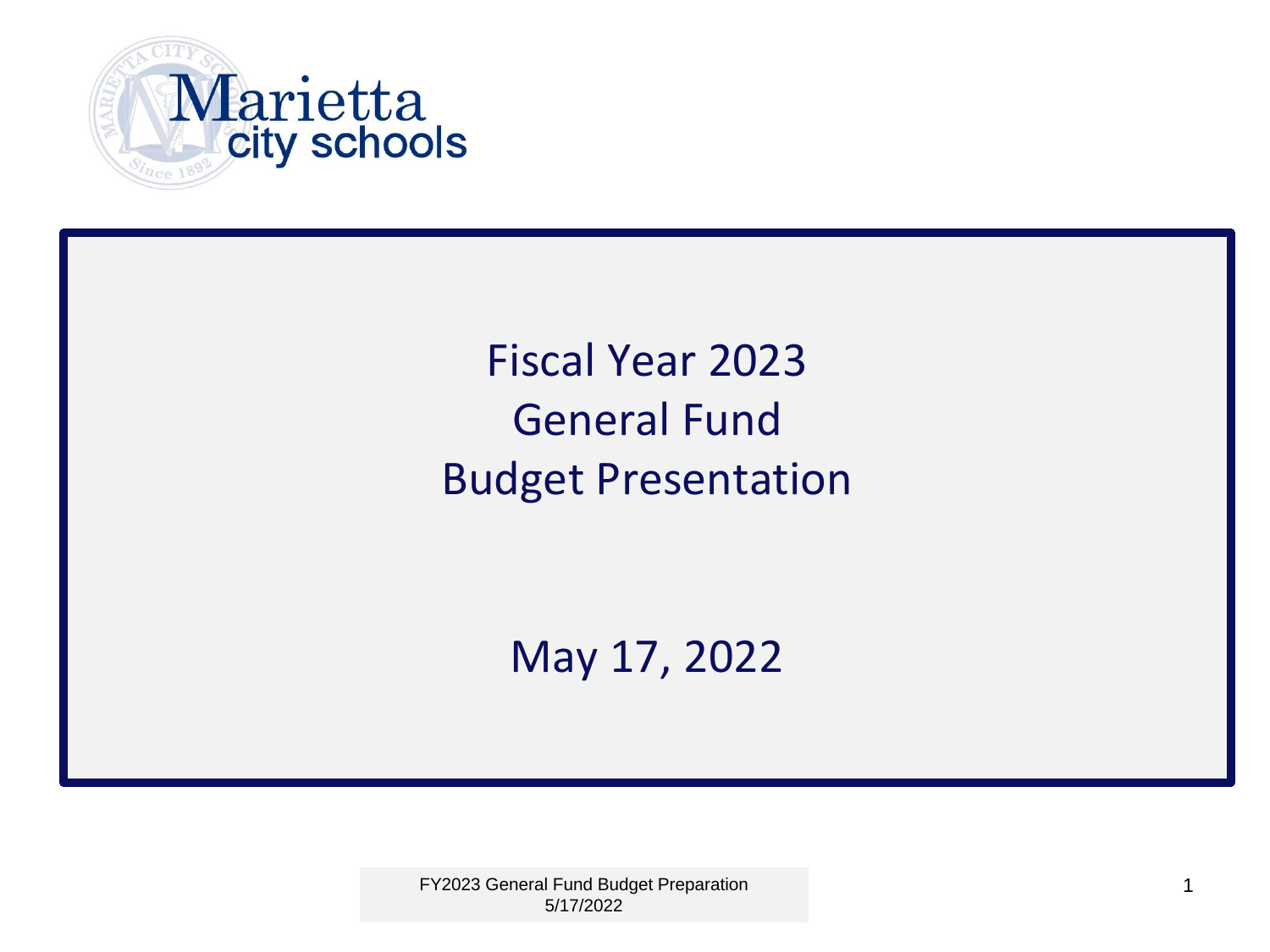

#### Agenda

- Budget Preparation Calendar
- FY2023 Projected Revenue Budget
- FY2023 Proposed Expenditure Budget
- FY2023 Proposed Salary Increase
- FY2023 Budget Proposal Summary
- FY2023 Budget Advertisement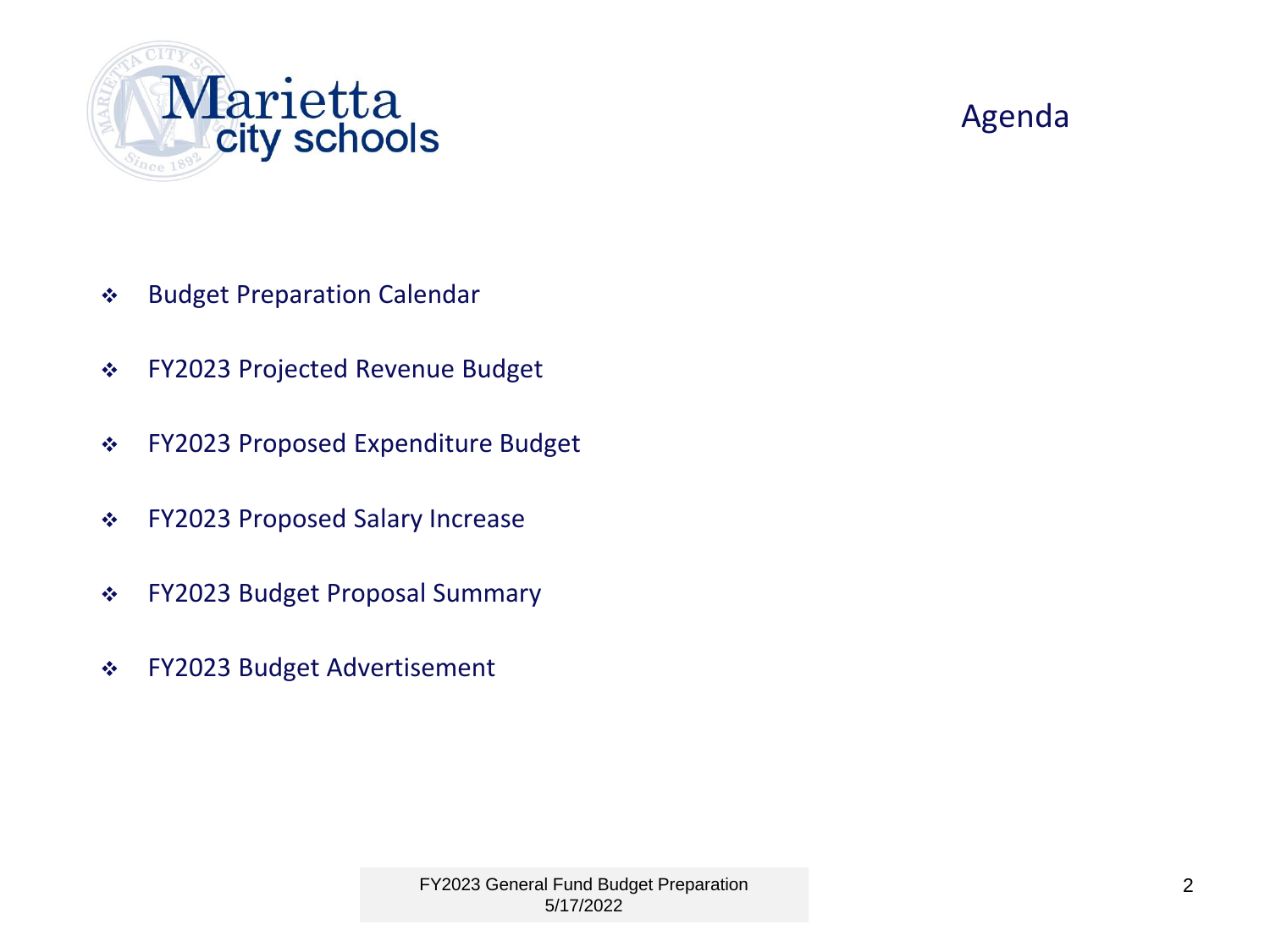

#### General Fund Budget Preparation

| $\mathcal{L}^{\text{L}}_{\text{c}}$ .                   | January/February, 2022 | Cabinet discussion of budget items and legislation                  |
|---------------------------------------------------------|------------------------|---------------------------------------------------------------------|
| $\mathcal{L}_{\mathcal{S}}^{\mathcal{S}_{\mathcal{S}}}$ | March 4-5, 2022        | Budget discussion – Board of Education Retreat                      |
| $\frac{1}{2}$                                           | April 19, 2022         | Budget discussion – Regular Meeting                                 |
| $\mathcal{L}_{\mathcal{S}^{\mathcal{S}}}$               | May 10, 2022           | Budget recommendation - Work Session                                |
| $\frac{1}{2}$                                           | May 17, 2022           | Tentative adoption – Regular Meeting                                |
| $\frac{1}{2}$                                           | June 7, 2022           | <b>Public Hearing</b>                                               |
| $\mathcal{L}_{\mathcal{S}^{\mathcal{S}}}$               | June 14, 2022          | <b>Public Hearing</b><br>Adoption of the FY2023 General Fund Budget |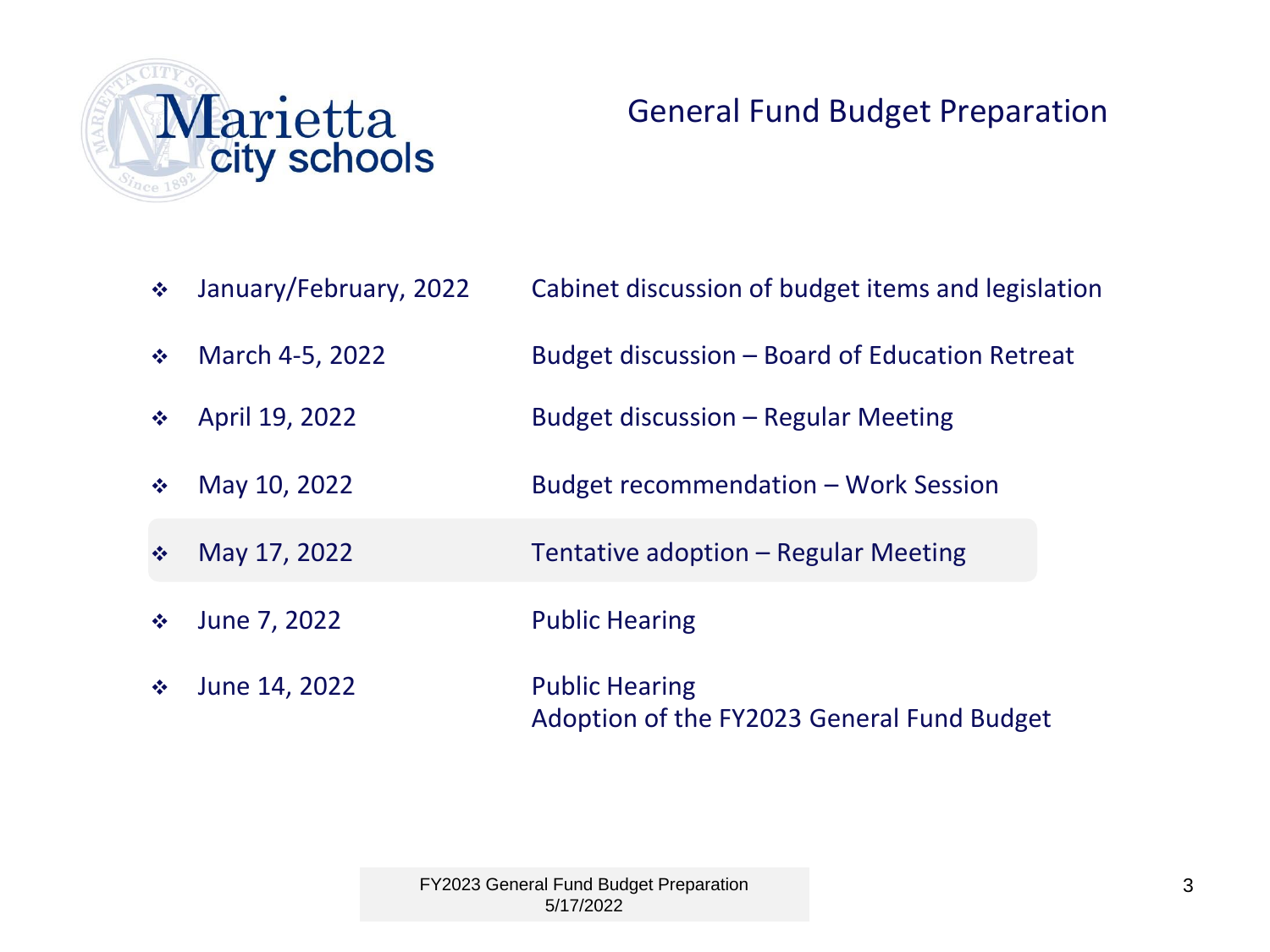

### FY2023 Projected General Fund Revenue

| <b>LOCAL TAX REVENUE</b>                                                                          |    | <b>PROJECTION</b> | <b>COMMENT</b>                                                                                                    |
|---------------------------------------------------------------------------------------------------|----|-------------------|-------------------------------------------------------------------------------------------------------------------|
| Ad Valorem Tax Revenue: Property Taxes, Motor<br>Vehicle Taxes, and Title Ad Valorem Taxes (TAVT) | \$ | 71,430,000        | Tax digest growth of 10%; offsetting increase in senior<br>exemption; estimated increase in TAVT.                 |
| Other Taxes (RETT, Excise, Intangible)                                                            |    | 3,300,000         | 10% increase projected.                                                                                           |
| <b>Total Local Tax Revenue</b>                                                                    | Ŝ. | 74,730,000        | 59% of General Fund Revenue                                                                                       |
|                                                                                                   |    |                   |                                                                                                                   |
| <b>STATE REVENUE</b>                                                                              |    | <b>PROJECTION</b> | <b>COMMENT</b>                                                                                                    |
| Expected State funding - QBE formula based upon<br>calculated FTE and CPI reporting               | \$ | 49,795,000        | No austerity in FY23; offsetting increase in Local Fair Share;<br>increase of 7% over amended FY22 state revenue. |
| State Grants (CTAE, Preschool Handicapped Grant,<br>Bonds for Buses, Math/Science Supplement)     |    | 600,000           | Projection based on current annual grants; will increase mid-<br>year if additional grants are awarded.           |
| <b>Total State Revenue</b>                                                                        | Ŝ. | 50,395,000        | 40% of General Fund Revenue                                                                                       |
| <b>OTHER REVENUE</b>                                                                              |    | <b>PROJECTION</b> | <b>COMMENT</b>                                                                                                    |
| Local Revenue, Earnings on Investments, E-rate                                                    | S. | 1,445,000         | Expected increases in Other Income, Interest Income and<br>E-rate revenue; 1% of General Fund revenue.            |
| <b>PROJECTED FY2023 GENERAL FUND REVENUE</b>                                                      | S. | 126,570,000       | 6% Increase                                                                                                       |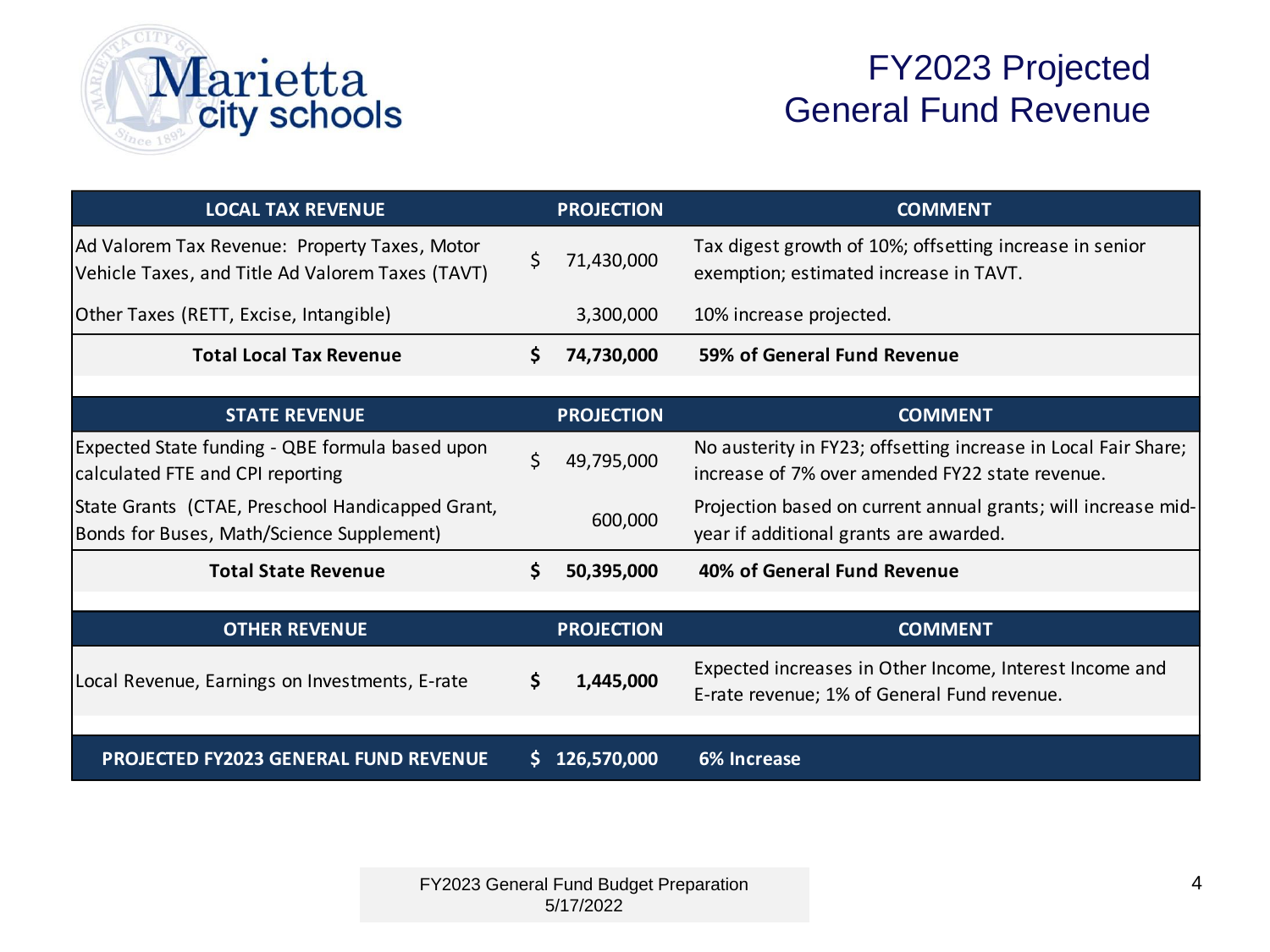

### FY2023 Proposed General Fund Expenditures

|                                                                                                                                                     |    | <b>PROPOSED</b><br><b>EXPENDITURE</b><br><b>BUDGET</b> |                    |
|-----------------------------------------------------------------------------------------------------------------------------------------------------|----|--------------------------------------------------------|--------------------|
| FY2022 Approved Salaries, Benefits and Operations Budget<br>Less: One Time Additions not Carried Forward                                            | \$ | 119,870,942<br>(2,583,302)                             |                    |
| Increase in Charter Funds Transfer                                                                                                                  |    | 36,213                                                 |                    |
|                                                                                                                                                     | Ŝ. | 117,323,853                                            |                    |
| <b>PROPOSED FY2023 EXPENDITURE ADDITIONS</b>                                                                                                        |    |                                                        |                    |
| Salary Increase for Eligible Employees - salary schedule step plus<br>5.5%; average salary increase of 7.5%                                         | \$ | 6,675,000                                              |                    |
| Additional staffing at schools                                                                                                                      | \$ | 3,918,000                                              |                    |
| Enhanced work calendars for school-level personnel; one-day<br>calendar decrease for 190-day, 220-day and 240-day employees<br>$ (no\text{-}cost) $ | \$ | 468,500                                                |                    |
| Increases in maintenance and operational budgets                                                                                                    | \$ | 280,175                                                |                    |
| <b>PROPOSED FY2023 EXPENDITURE BUDGET</b>                                                                                                           | \$ | 128,665,528                                            | <b>7% Increase</b> |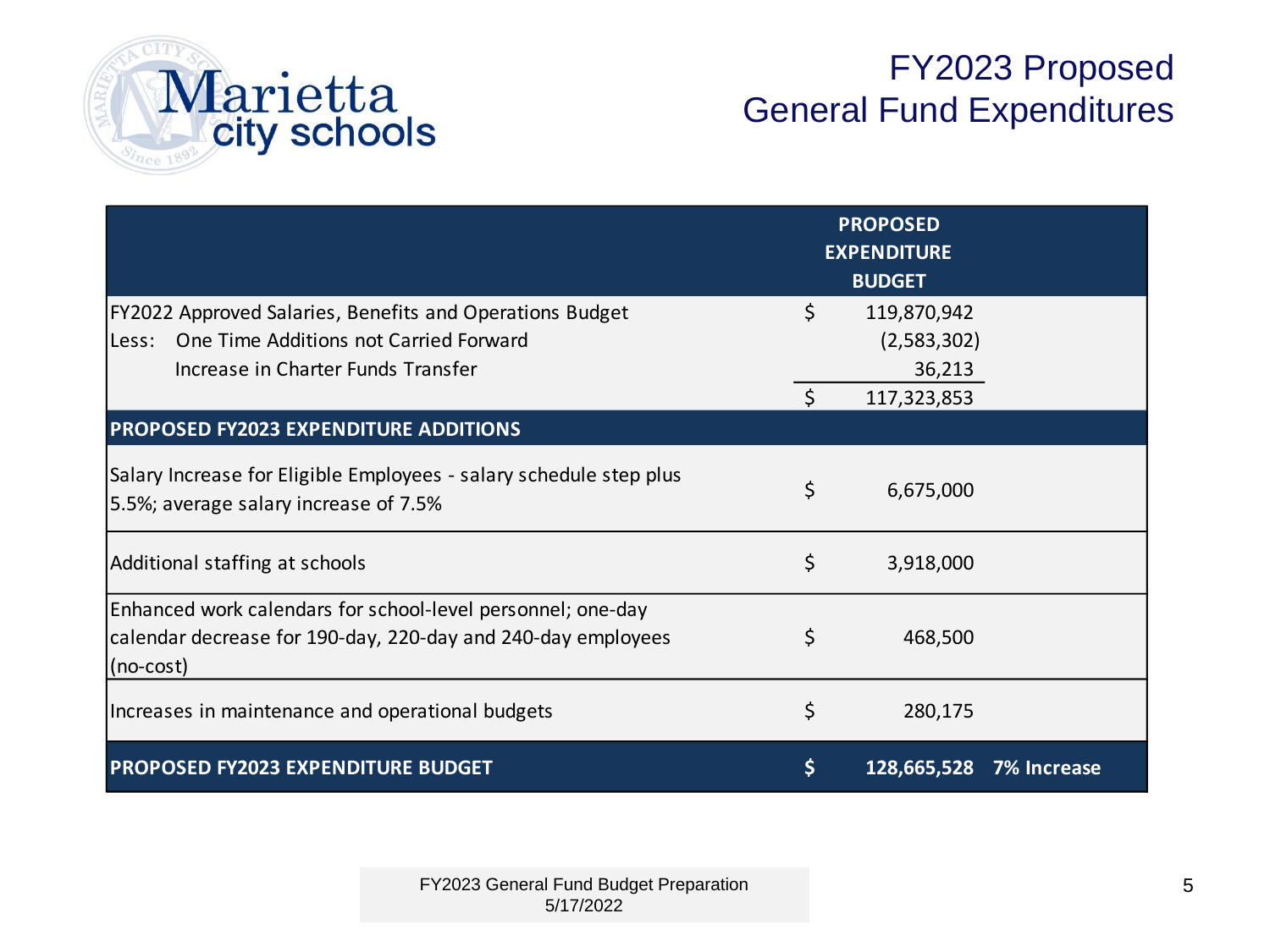

#### FY2023 Proposed Salary Increase

| <b>CERTIFIED</b>                    | <b>CLASSIFIED</b>                   |
|-------------------------------------|-------------------------------------|
| Includes:                           | Includes:                           |
| <b>Full Step on Salary Schedule</b> | <b>Full Step on Salary Schedule</b> |
| <b>Plus 5.5%</b>                    | <b>Plus 5.5%</b>                    |

#### **Average salary increase of 7.5% for all eligible employees.**

**We value all Marietta City Schools employees equally for their skills and experience.**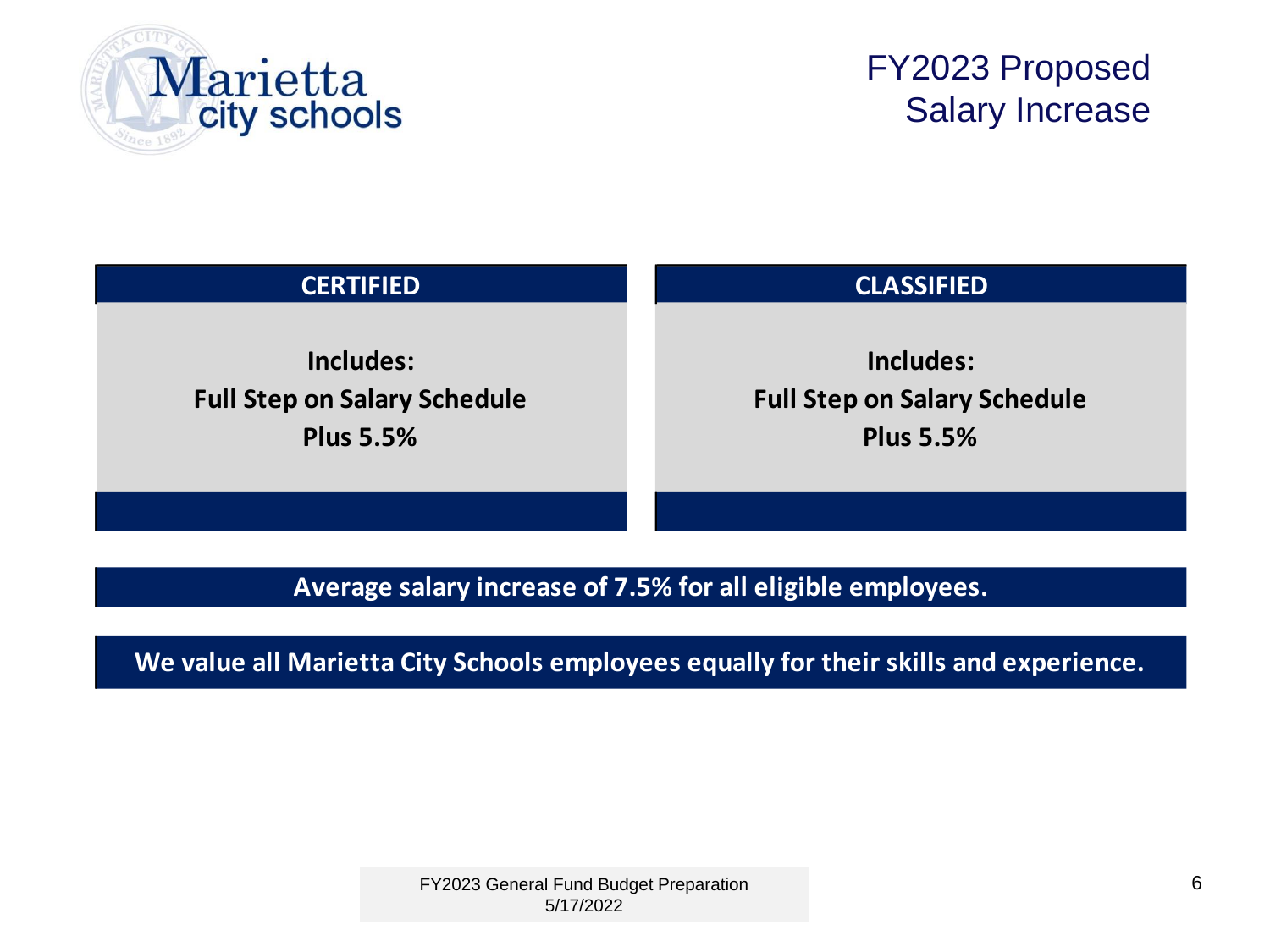

# FY2023 General Fund Budget Proposal Summary

|                                       |  | <b>SUMMARY</b> |                                                    |
|---------------------------------------|--|----------------|----------------------------------------------------|
| Projected FY2023 General Fund Revenue |  | 126,570,000    | 6% Increase over Amended FY2022 Revenue Budget     |
| Proposed FY2023 Expenditure Budget    |  | 128,665,528    | 7% Increase over Amended FY2022 Expenditure Budget |
| Proposed Use of Fund Balance \$       |  | (2,095,528)    | 1% of Proposed FY2023 Expenditure Budget           |